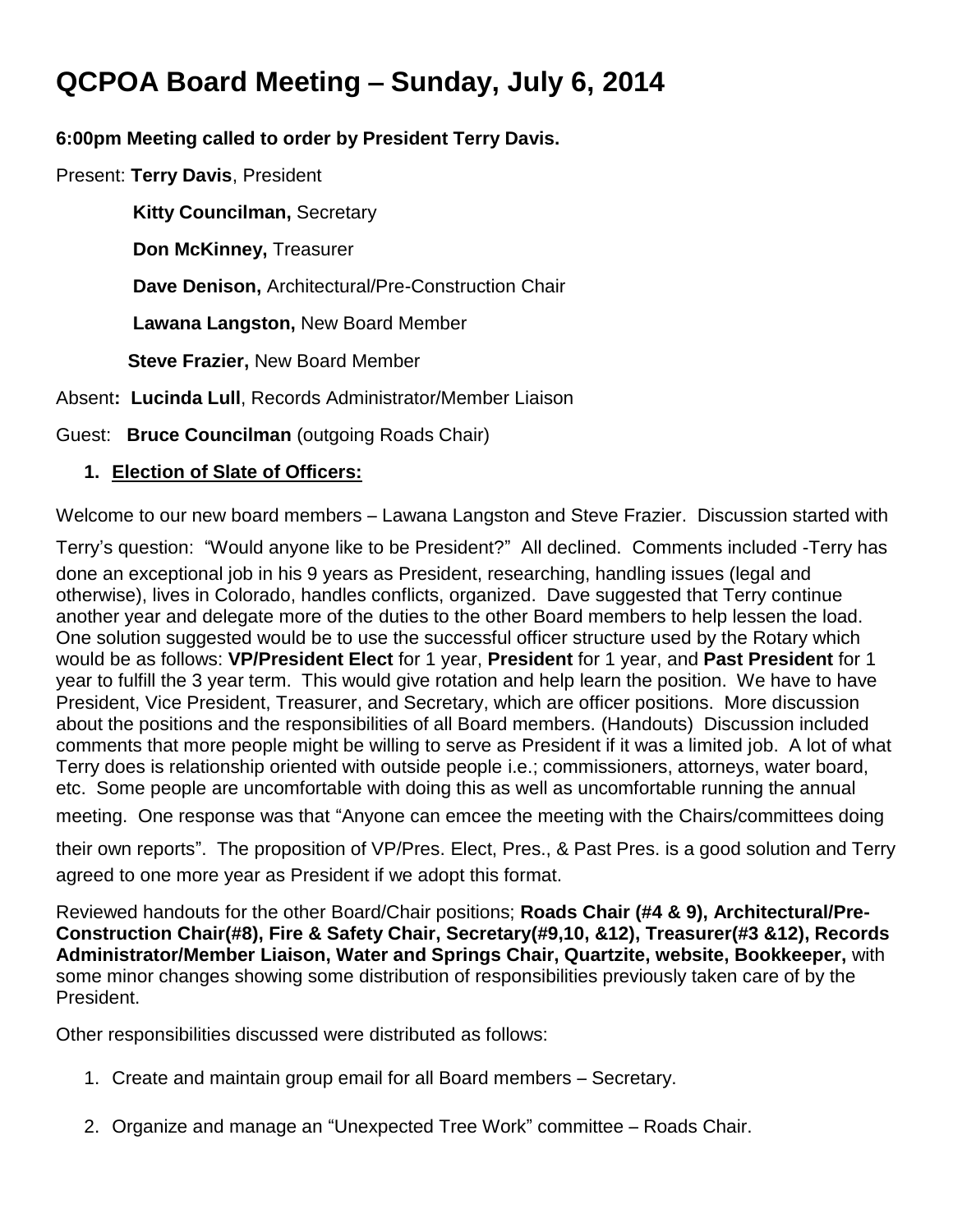3. Special projects – President &/or President Elect.

#### **Motion to adopt the new succession plan for President, VP/President Elect, Past President made by Lawana. Seconded by Dave. 6 in favor, 1 absent. Motion passed.**

Terry agreed to serve as President for one more year is someone will take on the President Elect position. More discussion. Lawana agreed to serve as Pres. Elect and wants to be Roads Chair.

The following positions were presented for a vote:

**President** – **Terry Davis**

**Vice President/President Elect** – **Lawana Langston**

**Treasurer** – **Don McKinney**

**Secretary** – **Kitty Councilman**

**Vote to accept officers: 6 in favor, 1 absent. Officers accepted.**

#### **2. Appointment of Committee Chairs:**

The following have agreed to serve:

**Records Administrator/Member Liaison** – **Lucinda Lull**

**Fire Protection & Safety Chair** – **Steve Frazier**

**Roads Chair** – **Lawana Langston**

**Architectural/Pre-Construction Chair** – **Dave Denison**

**Cattle Chair** – **Bruce Rea (non-board member)**

**Water and Springs Chair** – **Henry Kahanek (non-board member)**

**Dumpsters/Trash Service** – **Ken Blackwelder (non-board member)**

**Dumpsters/Trash Service Alternate** – **Rick Coffman (non-board member)**

**Quartzite** – **Nancy Hand (non-board member)**

**QCPOA Website** – **Ethel Coffman (non-board member)**

**Bookkeeper** – **Jo Darcy (non-member)**

**Motion by Kitty to accept committee chairs. Seconded by Dave. 6 in favor, 1 absent. Motion passed and Chairs accepted.**

**3. Discussion of Roadwork Priority Survey Results:** (handouts)